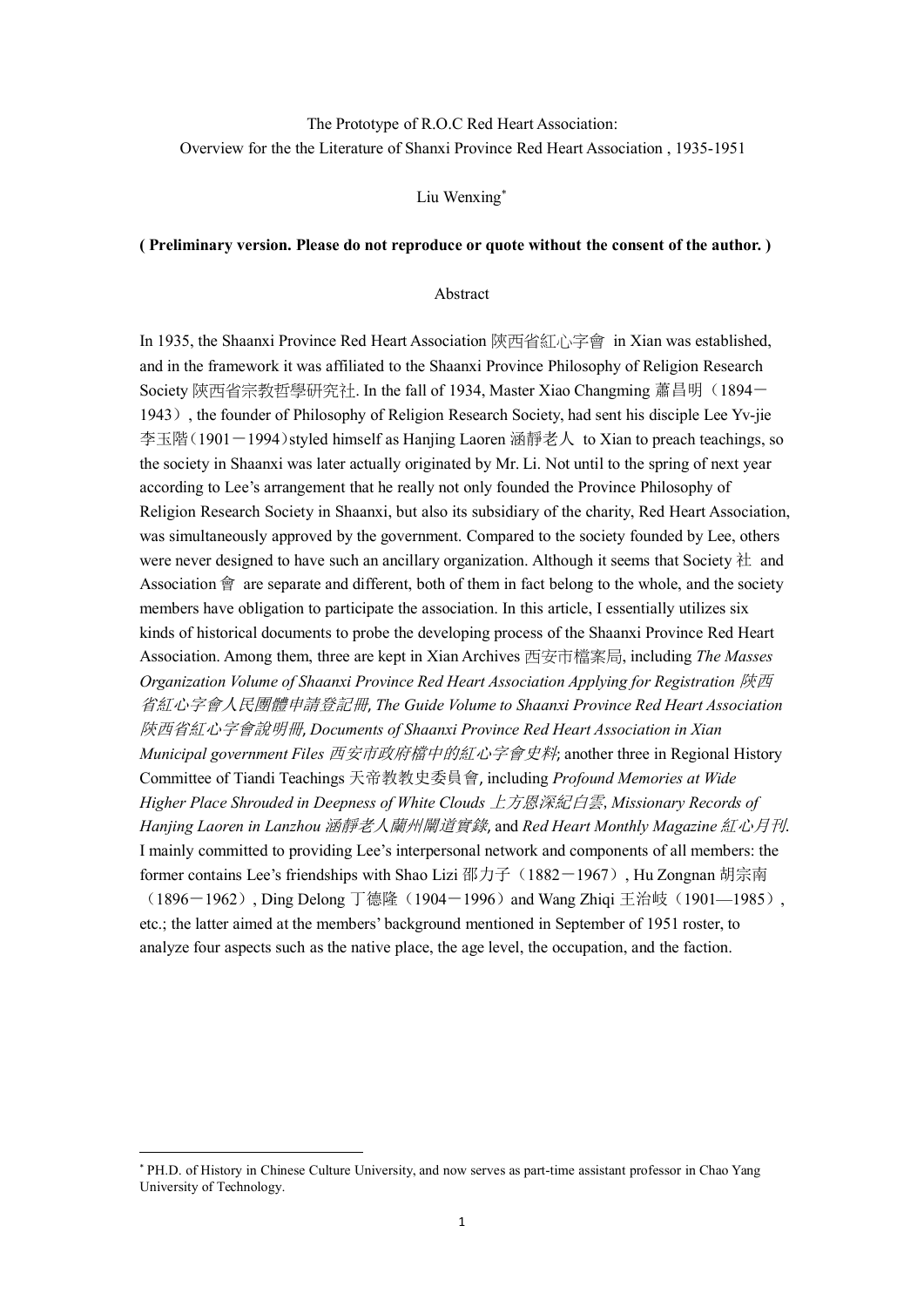With the continued development of Shaanxi Province Philosophy of Religion Research Society, the scale of Red Heart Association as a subsidiary organization also had been naturally expanded, and both were reaching its peak in about 1943. In perspective of Association's regulation, its members must own higher moral requirements, its Council staffs chosen by Members of the General Assembly, and its fund comes from official grants and several donation. During the period of Anti-Japan War, the Red Heart Association actively devoted itself to charity. In addition to psychiatric treatment, the Association provided nine services deeply appreciated by the civilians, such as Chinese medicine clinic, free summer medicine, gratuitous coffins, Vaccination, relief to the poor, consumer cooperation, righteous people plant, agricultural loan with low interest, rescue after any air strafe. On the eve of the autumn of 1946, all of Lee Yujie's family members returned to Shanghai, Master Lee entrusted Xu Haixian許海仙 with the agent of the Red Heart Association, and its business all were as usual.However, due to the coming of upheaval situation, Lee had failed to return to Xi'an in 1947, so the 3rd election for Council were not been ultimately held. After the liberation of Xian, the authorities prohibited resolutely folk religions, and that situation caused the Red Heart Association to be caught in jeopardy, so Xu applied to the official for the dissolution of the Association in 1951. Finally, his request was approved.

Besides, on the basis of over 3000 kinds of literature, the central research institution describes features about folk religious groups during nearly one hundred years since the late qing dynasty has gone, and mainly concludes several fork regions to influence the social masses profoundly, including Yiguan Dao 一貫道, Tongshan She 同善社, Jiugong Dao 九宮道, Xiantian Dao 先天道, Dasheng Men 大乘門, Shengxian Dao 聖賢道, Zongjiaozhexue Yanjiushe 宗教哲學研究社, Dade Xueshe道德學社, Yixintiandao Longhuashengjiaohui一心天道龍華聖教會, Guigen Dao歸根道, Yiaochi Dao 瑤池道, Xihua Tang 西華堂, Zhenkong Dao 真空道, Kongmeng Dao 孔孟道. Those regions above had generally originated in the late Qing Dynasty, and traces oftheir activities were very visible from rural to urban, so they became an important underlying structure of society, and even tightly related with plebeian life. The reasons for the vigorous evolution of these religious groups, in addition to the general public's demand as an intrinsic motivation, a myriad of social network is precisely sufficient to form external conditions. In the case of Red Heart Association, undoubtedly, Master Lee's relationship as the center of associated social network is quite worthy to note that it is the main reason why Association laid the foundation in Northwest China.

#### Ⅰ.Lee's social network

#### 1)Shao Lizi 邵力子

While Master Lee had been still a National Government officials and established Philosophy of Religion Research Society in Shanghai, a famous philanthropist Wang zhen  $\pm \frac{25}{18}$  (1867-1938) and an outstanding industrialist Wang Xiaolai 王曉籟(1886-1967) became a standing director of the community elected by its Members of the General Assembly, and how extensive friendship Lee was in Shanghai it reflects. Because of this reason, in Northwest China at the start of his missionary, Lee was very dependent on his political connections. As soon as Lee arrived to Xian, he first visited a teacher of school days, the Chairman of Shaanxi Province Shao Lizi (1882-1967) Then. Through Chairman Shao, Master Lee met Lu Hefu 路禾父 (1876-1956), Leader of Changan Jisheng Branch 長安濟生分會, then Lu promised to offer a place for setting up Lee's missionary stronghold. During the period of Shao in Shaanxi did take much care of Lee.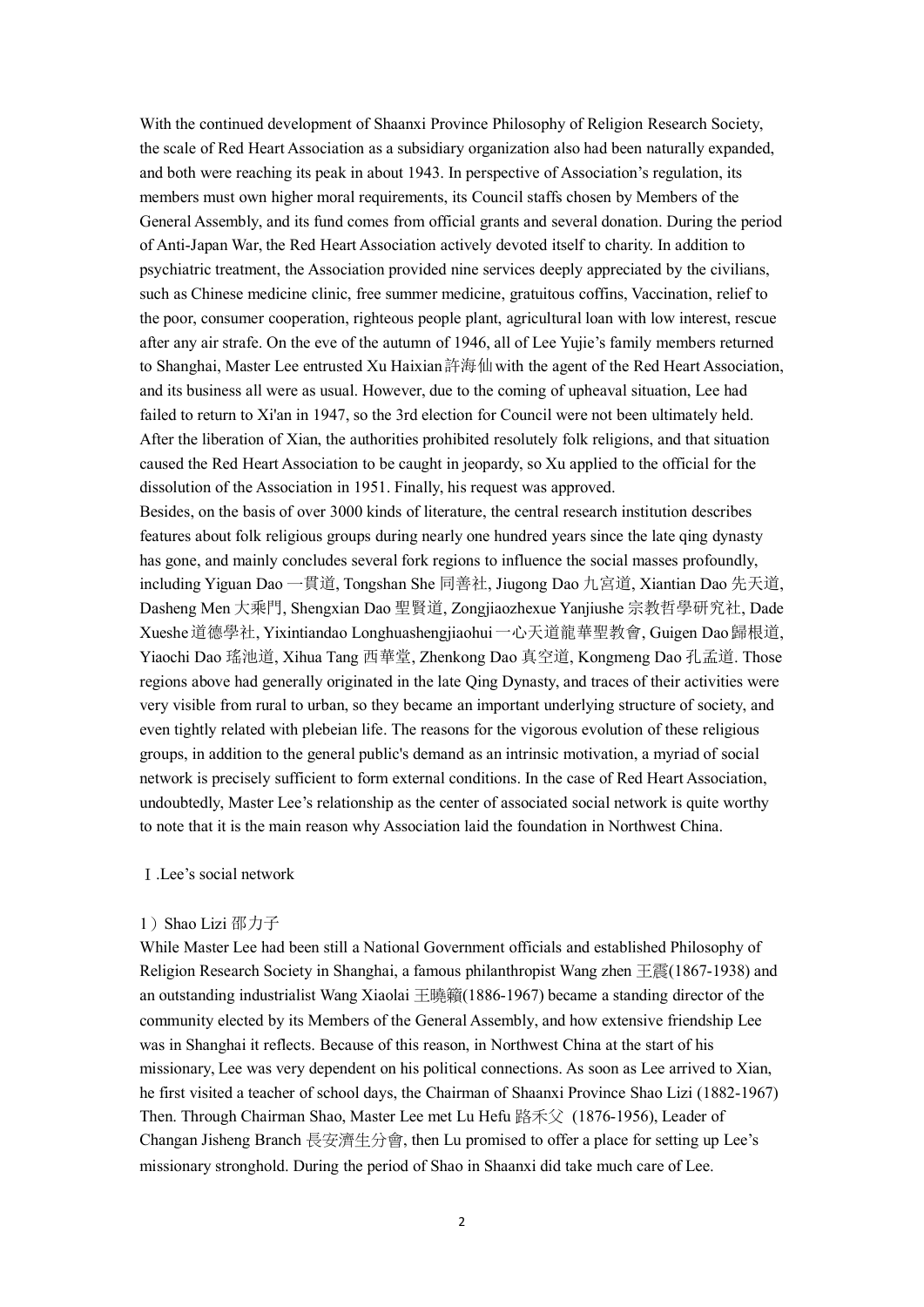Especially in the spring of 1936 when Jiangshan Event happened, Chairman Shao set aside a ban what the Executive Yuan ordered to outlaw Philosophy of Religion Research Society around the China, because he believed Lee's character and his purpose to establish the Northwest China by moral strength. When Shao's couple arrived to Taiwan from Shanghai and visit Sun-moon Lake in June 1948, Master Lee also accompanied them all the way along. That is verifiable that their friendship didn't remained until 1949 on the eve of separation between Mainland and China.

#### 2) Hu Zongnan 胡宗南

After the outbreak of the Anit-Japan War, with the transfer of the of the central government, the Great Rear Area played an increasingly important role. Around such an special atmosphere, Master Lee interacted with the military gradually frequently. "During the period of the war of resistance, generals always gathered in Northwest China, ….They heard Master Lee well versed in the learning of heaven-to human, secluding himself from society and cultivating himself in Hua Mountain. He was filled with fame that many people admired to visit him, so some became his disciples and some made friends with him by exchanging views, and so many people had come and gone. Thus, the Shannxi Society reached a climax with a galaxy of talents."cited from report, titled "The Shaanxi Province Each Religious Group Overview." At that time, although he had lived in seclusion and remained mysterious posture, he still decided to face he national crisis, and expected himself as the spiritual mainstay of the military.Besides organizing several ceremonies to slave the dead, he sometimes revealed his wisdom to point out the right way to someone in astray and even impose psychiatric treatment. It was said that the most popular story that when the Japanese forces had invaded Fenglingdu 風凌渡 to prevent the 34<sup>th</sup> Group Army commanded by Hu Zongnan(1896-1962) from reinforcing toward the south in August to September 1938, Master Lee prayed for the coming of a vast hugeness of fog to aid Chinese troops repairing Tongguan Iron Bridges 潼關鐵橋 bombed by the enemy. Soon, such miracle was spread in the military and political circle. In December 1939, Lee met with Commander in Chief Hu in Yuquan Yuan 玉泉院 near the foothill of Hua Mountain 華山. Two of them just clicked immediately, chatted freely about the current situation and problems with each other for a very long time. Commander Hu admired Master Lee extremely. Since then, through quiet contemplation Lee grasped the strategy of Japanese troop deployments along Yangzi Jiang, Yellow River andthe coast, sharing the information with General Hu to carry out his promise. In early morning of May 2<sup>nd</sup> 1940, General Hu suddenly climbed over to Wide Higher Place  $\pm \pm \bar{\pi}$  with three retinues, and Master Lee invented them to eat lunch together. Though Lee's monastic life in the mountain is very hard, it is very fortunate that General Hu and some military disciples often transported some flour and rice up to the mountain, and all of Lee's family had no major problem for diets.

# 3) Ding Delong 丁德隆

General Ding Delong, Master Lee's religious fellow, was a subordinate of Commander Hu. Ding, his another name Guanzhou 冠州, born in You County 攸縣 of Hunan Province 湖南省, had been a graduate of the first session in the Military Academy, through the recommendation by Leader of the 78<sup>th</sup> Division, further pursued advanced studies in the 5<sup>th</sup> special class for training senior officers in the Army University. He is always silent, thoughtful and studious. Deng became a disciple of Yuanlong Zhisheng 雲龍至聖 because of the introduction by Qionglong Daoren 惸聾 道人, his classmate Wang Zhengcheng 汪正誠. While ordered as Leader of the 1th Army, Ding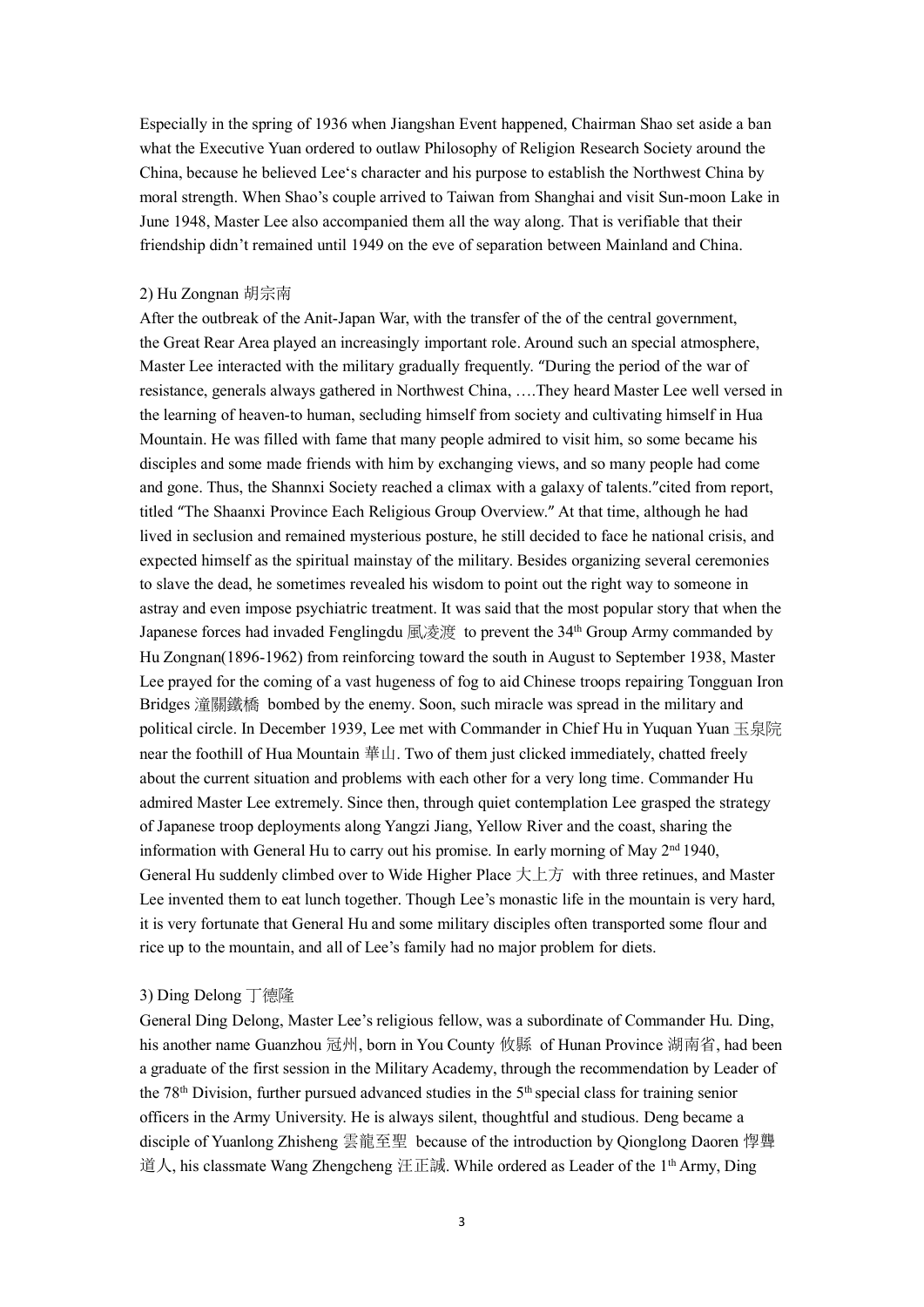arranged a special trip up to the mountain to call on Master Lee. In spring of 1943, Ding was elected as the Major Supervisor of Shaanxi Society. In terms of his military career, Ding served as Commander in Chief of the 38<sup>th</sup> Group Army, then of the 37<sup>th</sup> Group Army. In 1947, Ding was selected as a Representative in Hunan Province of the National Assembly and followed the National Government to Taiwan. Since then, he devoted himself to study philosophy, explore principle between Heaven and Human, and converge every creeds including Taoism, Buddhism, and Confucianism. To cultivated himself, he also used to live in the mountain near Xindian 新店 area.

#### 4) Wang Zhiqi 王治岐

General Wang Zhiqi, his another name Fengshan 鳳山, born in Tianshui County 天水縣 of Gansu Province 甘肅省, had been a graduate of the first session in the Military Academy, too. In the middle of June 1940, Wang became a disciple of Master Lee and supported his teacher strenuously. At the end of 1944, he was promoted to Leader of 80<sup>th</sup> Army and also served as Xian Garrison Commander. Simultaneously, Master Lee reached to Gansu for preaching Tianren Teachings 天人 教, and wanted to establish a stronghold in the provincial center Lanzhou 蘭州. During the period in Lanzhou, with the help of General Wang, Master Lee was settled in his mansion, and his wife was responsible for Lee's daily life. It shows whata deep good relationship they used to have. Lee was very delighted to hear his disciple's new personnel news. Because Wang was not only an agent of the Major Supervisor in Shiyuan 始院 of Tianren Teachings, but also served as a higher post to defend Xian, General Wang might take more care of Lee. It is unfortunate that good times never last. In late August 1949, Lanzhou was liberated. In Early December of the same year, General Wang surrendered to the Red Army, and his troops were forced to adapt.

# II. background of members

During the period of War against Japan, the northwest hinterland as part of the Great Rear Area  $\pm$ 後方 is relatively stable in social order. Additionally, these objective factors below for Master Lee's works in religion and charity, provides an excellent external conditions, such as the concentration of common resources and the gathering of elites from other provinces. Till the eve of returning Shanghai in 1946, some foundation in Shaanxi were left by Master Lee and later to be ongoing. In Lee's view, his disciples mustconsider the level of knowledge of the community if preaching philosophy of religion. In the the region of lacking in education, the establishment of the Red Heart Association priority could be more useful- regions in mature condition, for instance, Dali 大荔, Jingyang 涇陽, Baoji 寶雞, Lantian 藍田, Qishan 岐山, Hu 鄠, Weinan 渭南 included. However, in regions of high knowledge level, whether preaching to the public for setting up the Philosophy of Region Society should be depending on the current situation, eg Sanyuan 三原, Baoji 寶雞, Hanzhong 漢中, Ankang 安康 and other counties. If considering from reality, it is naturally easier to promote that the Red Heart Association as a charity must be appropriate due to consistence with the official policy. Apparently also based on this reflections, Master Lee wished to reshuffle the Philosophy of Region Society. If the trend had been unchanged and peaceful situation maintained, it is still possible that Master Lee would have embodied his ideals. From the angle of social network, those about 2000 disciples around China, no doubt would have expected to become Lee's seed members in various regions.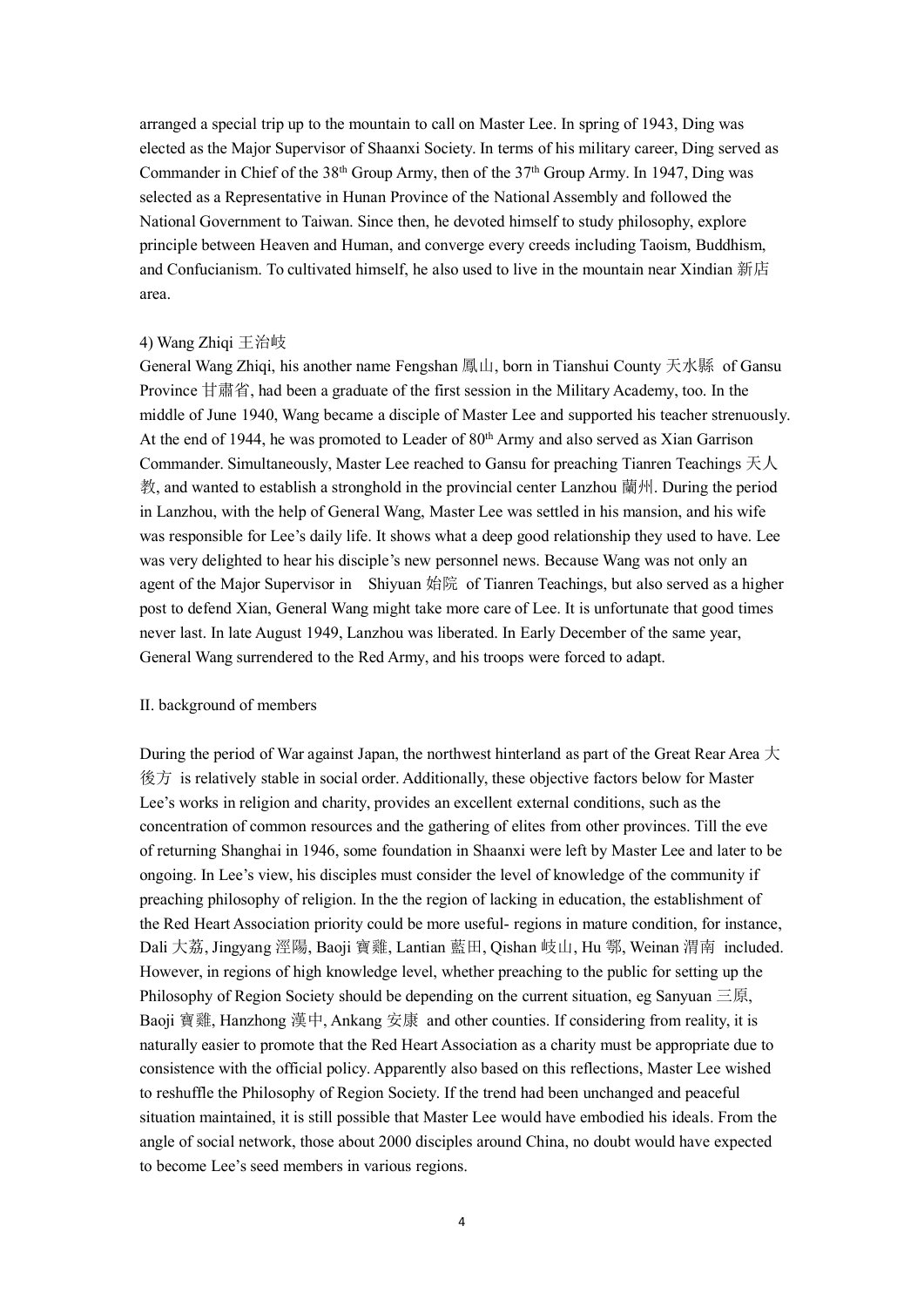# 1) native place

Without the complete list of members in Shannxi Society, I can analyze to research the composition in the Red Association through another one that 55 members included, submitted by Xu Haixian on the eve of the dissolution in 1951. In the perspective of native place, 24 members from Shanxi 山西 is first, and 16 from Shaanxi second. In addition, there are 4 persons from Henan 河南, 5 Hebei 河北, 2 Shandong 山東, 2 Sichuan 四川, 1 Gansu, and 1 Zhejiang 浙江. In total of 16 Shaanxi members, 13 from Changan County 長安縣, over 80% estimated in Shaanxi ones, perhaps through the advocacy of Li Jinwu 李今悟. In total of 24 Shanxi members, 9 from Yishi County 猗氏縣 is the most, perhaps through the advocacy of Xu Haixian and Yang Shaoshi 楊紹時. Further considering the professional category among the members ofShanxi can be found businessmen accounted for 54%. In short, there are 40 members from Shaanxi and Shanxi, more than 70% in the list, and they belong to the foundation of the association.

| province | number | percentage |
|----------|--------|------------|
| Shaanxi  | 16     | 29.09%     |
| Shanxi   | 24     | 43.64%     |
| Henan    | 4      | $7.27\%$   |
| Hebei    | 5      | 9.09%      |
| Shandong | 2      | $3.64\%$   |
| Sichuan  | 2      | $3.64\%$   |
| Gansu    |        | 1.82%      |
| Zhejiang |        | 1.82%      |

\*Table 1 Statistics in Native Place

# 2) age

In the view of age, I distinguish them into seven groups, which they are over70 years old, the age 60 to 69, 50 to 59, 40 to 49, 30 to 39, 20 to 29, 15 to 19 above. In these seven levels, we can find that there are 18 members belonged to the group of 60 to 69, accounted for the total number of 32.73%; the second is the level of 40 to 49, 14 members, 25.45% estimated; the third for the level of 50 to 59, 9 members, 16.36%. In my rough opinion, the 40-to-69-year-old members is the backbone of the Red Heart Association, but the number of young members comparatively less. Ten years ago to join in the Association, as for the 60 to 69 level, they should have coincided with the stage of a high social prestige and more abundant social contacts. And, as for the 40 to 49 level should have been in the stage with full vigor of life and successful career.

| age          | number | percentage |
|--------------|--------|------------|
| Over 70      |        | 9.09%      |
| $60$ to $69$ | 18     | 32.73%     |
| 50 to 59     | 9      | 16.36%     |
| 40 to 49     | 14     | 25.45%     |
| 30 to 39     |        | 12.73%     |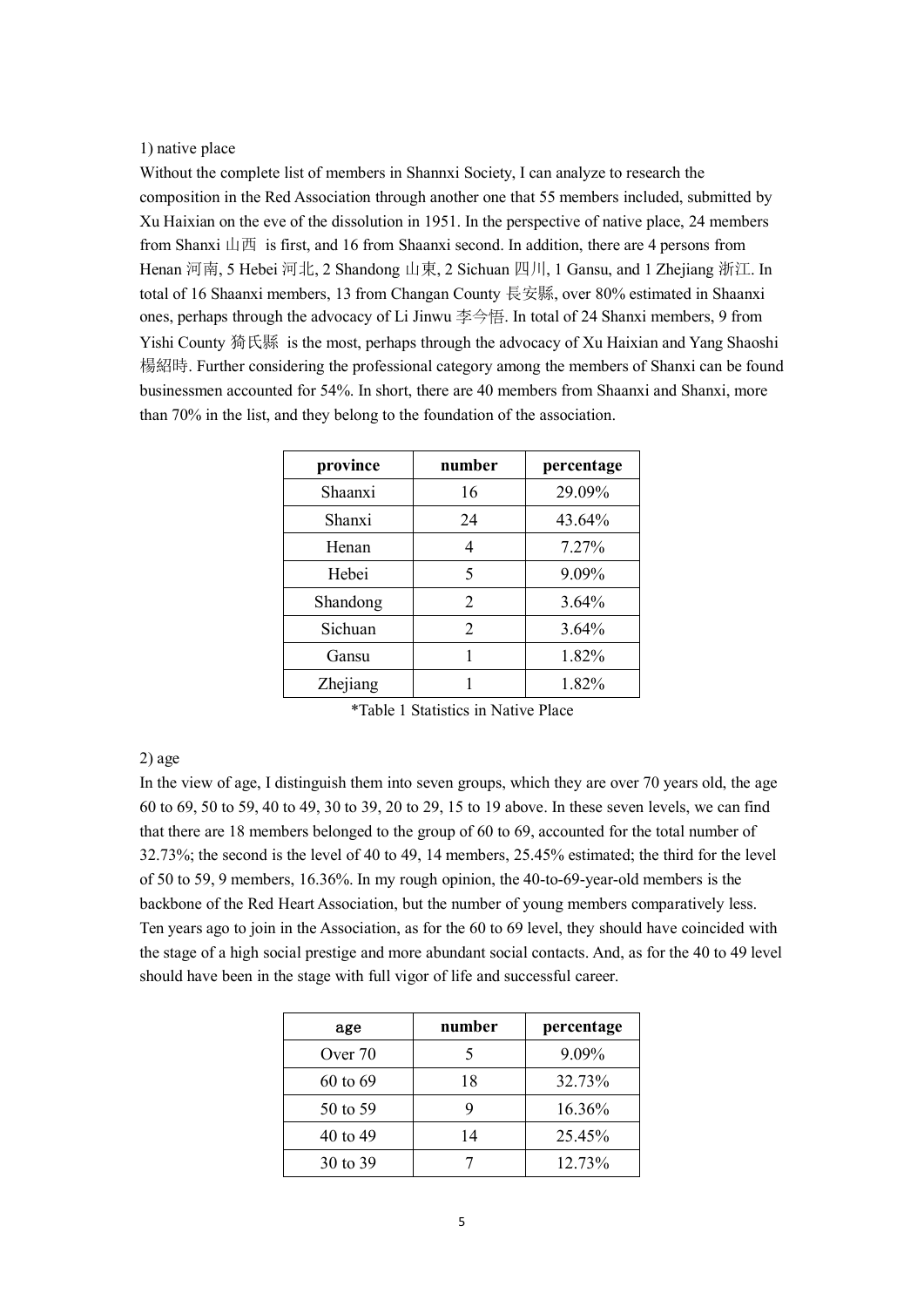| 20 to 29 | 1.82% |
|----------|-------|
| 15 to 19 | 1.82% |

| *Table 2 Statistics in Age |  |
|----------------------------|--|
|----------------------------|--|

# 3) occupation

In occupational categories, I broadly have grouped all members into eight items, such as politics, business, academia, charity, health care, unemployment, unknown and others. Among them, there are 28 members to do business; secondly, 9 members in charity; thirdly, 5 members in politics; each of three items including health care, unemployment, unknown, 3 members; finally, the academia least, merely 2 members. It is noteworthy that the amount of members taken together in business and charity is more than a total of 67%. Even we can infer that the member of businessman is the most important component of the Association. Further, among all of these merchants, 7 members as managers or director is a quarter of this item sum. To consider these merchants in native place found in Shanxi accounted for 46% is quite large In the proportion.

| occupation   | number | percentage |
|--------------|--------|------------|
| politics     | 5      | 9.09%      |
| business     | 28     | 50.91%     |
| academia     | 2      | 3.64%      |
| charity      | 9      | 16.36%     |
| health care  | 3      | 5.45%      |
| unemployment | 3      | 5.45%      |
| unknown      | 3      | 5.45%      |
| others       | ∍      | 3.64%      |

\*Table 3 Statistics in Occupation

## 4) faction

If observed all of 21 members that didn't still leave, there is 1 person belonged to the Old Alliance 老同盟會, each 1 person belonged to both of the Kuomintang 國民黨 and the Communist Party 共產黨, 2 persons in Limen 理門. In other words, other 16 persons do not have any partisan background. To some extent, the partisan symbol usually signifies the particularity of the elite, which they can master more contacts and resources, and their abilities of calling upon the masses may be larger, but it would have been exceptional if the member had joined the Communist Party then. According to the official files, Xing Shiwu 刑世五 with railway union background might have been more sympathetic to the Communist Party of China, but such described above I indeed make none of comments on.If Xing had participated in before 1949, it is inconvenient with the identity of the party members that he could have been engaged in charities; if after 1949, he could have had little impact on the Association. As for Limen, it is apparently a folk religious group, but I don't understand why Xu Haixian regarded it as a political party. However, it is more worthy to pay attention that religious believers then weren't necessarily stick to single religion, who wandered among different regional groups can be found everywhere, for example, lu Hefe and Chen Rongshu 陳榮叔.